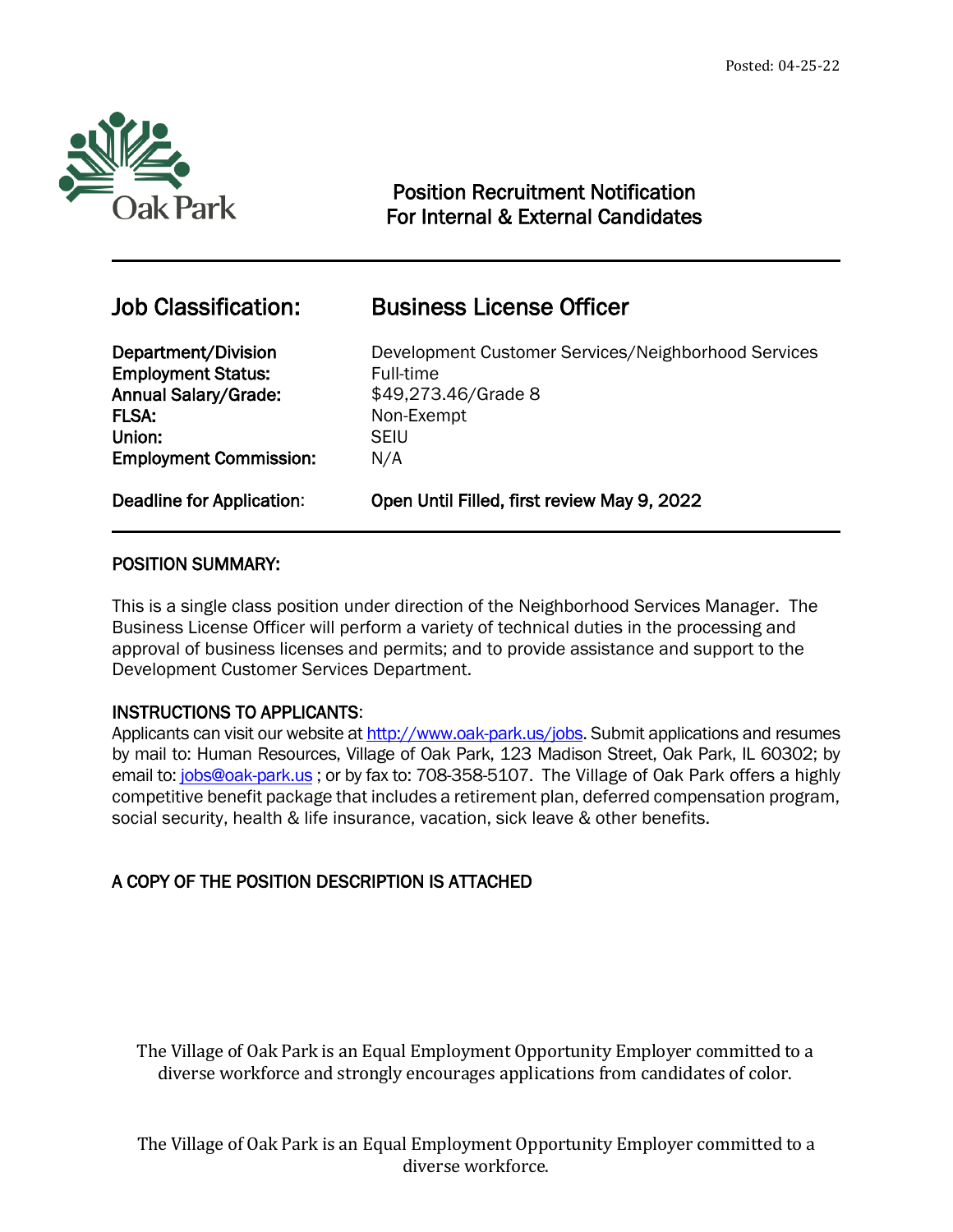

## BUSINESS LICENSE OFFICER

*Class specifications are intended to present a descriptive list of the range of duties performed by employees in the class. Specifications are not intended to reflect all duties performed within the job.*

#### **DEFINITION**

To perform a variety of technical duties involved in the processing and approval of business licenses and permits; and to provide assistance and support to the Development Customer Services Department.

#### SUPERVISION RECEIVED AND EXERCISED

Receives general supervision from the Neighborhood Services Manager.

EXAMPLES OF DUTIES - *Essential and other important duties and responsibilities may include, but are not limited to, the following:*

#### Essential duties and responsibilities

- 1. Approve and issue business licenses, including but not limited to business, liquor, chauffeur, solicitor/peddler, according to Village Code including license renewals, and related correspondence and documents.
- 2. Conduct inspections of new and existing businesses and properties, issue citations to violations, and attend court proceedings to provide testimony where appropriate.
- 3. Conduct inspections of all chauffeur vehicles, and issue Taxi Vehicle Permits.
- 4. Assist Finance Department in the recording of Real Estate Transfer Taxes

#### Other important responsibilities and duties:

- 1. Maintain a variety of statistical records; compile information and data for statistical reports; check and tabulate figures.
- 2. Attain and maintain International Property Maintenance Code Certification.
- 3. Contact the public and outside agencies in acquiring and providing information and making referrals.
- 4. Perform related duties and responsibilities as required.

#### **OUALIFICATIONS**

#### Knowledge of:

Village and applicable state and federal licensing requirements.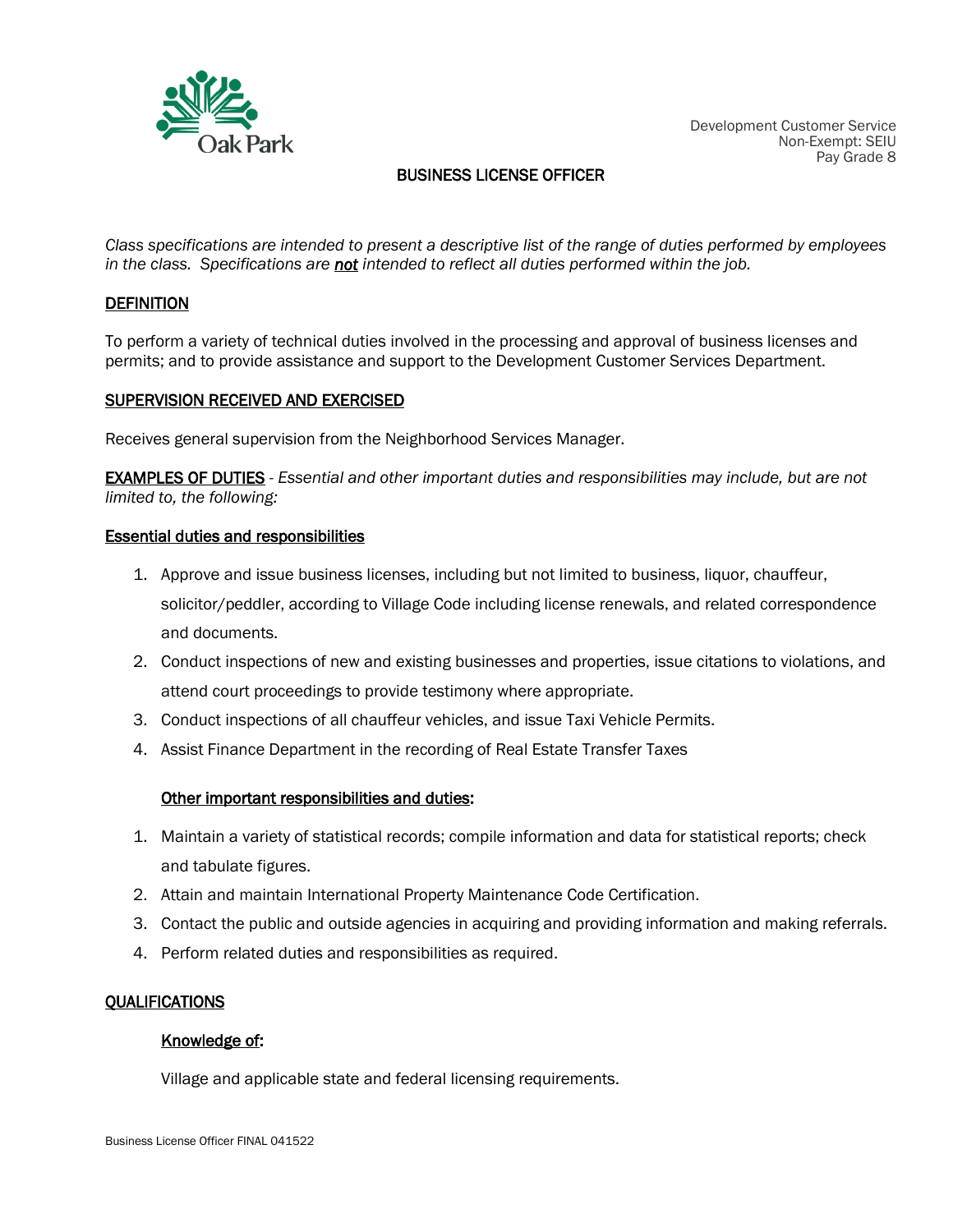

#### BUSINESS LICENSE OFFICER

Licensing in a municipal government.

Businesses operating within the Village.

International Property Maintenance Codes

Modern office methods, procedures and equipment including a computer terminal.

Business letter writing and basic report preparation.

Principles and procedures of record keeping.

Principles of mathematics.

English usage, spelling, grammar and punctuation.

Pertinent Federal, State and local laws, codes and regulations.

#### Ability to:

Interpret and explain business licensing regulations.

Perform technical and clerical work involving the use of independent judgment and personal initiative.

Understand the organization and operation of businesses in the Village.

Compile and maintain records.

Operate and use modern office equipment including a computer.

Communicate clearly and concisely, both orally and in writing.

Establish and maintain cooperative working relationships with those contacted in the course of work.

Maintain physical condition appropriate to the performance of assigned duties and responsibilities which may include the following:

- *─ Walking, standing or sitting for extended periods of time*
- *─ Operating assigned equipment.*

Maintain effective audio-visual discrimination and perception needed for:

- *─ Making observations*
- *─ Communicating with others*
- *─ Reading and writing*
- *─ Operating assigned equipment.*

Maintain mental capacity which allows for effective interaction and communication with others.